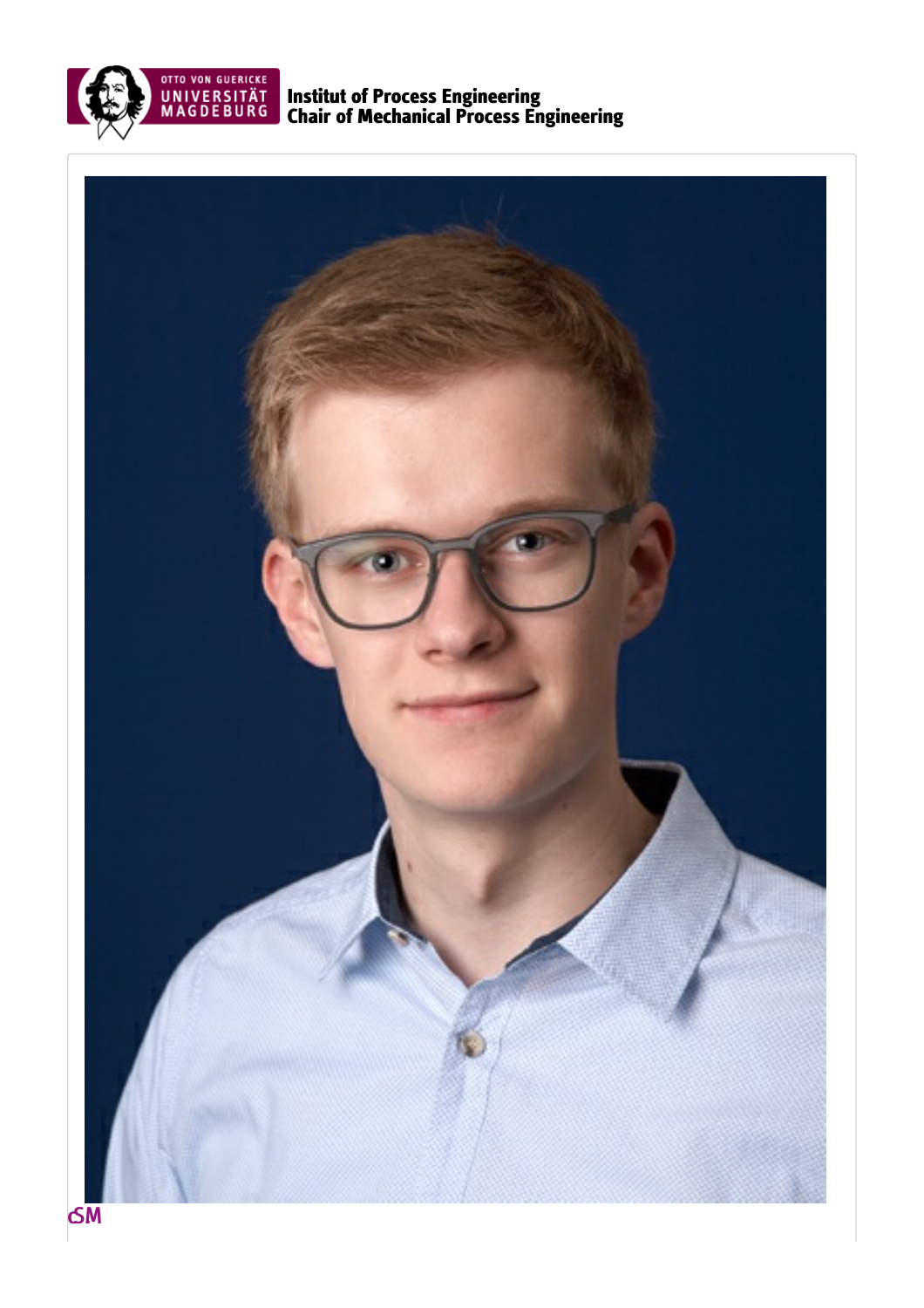Fakultät für Verfahrens- und Systemtechnik Institut für Verfahrenstechnik Lehrstuhl Mechanische Verfahrenstechnik

Universitätsplatz 2, 39106 Magdeburg, G10-222

Tel.: [03916751866](tel: 03916751866)

[jannis.finke@ovgu.de](mailto:jannis.finke@ovgu.de)

## **[Vita](#page-1-0)**

## **About myself**

Jannis Finke obtained a BSc and an MSc in Mechanical Engineering from TU Braunschweig. His studies were particularly focused on mathematical modelling and numerical solution methods. Within the scope of his BSc thesis Jannis developed an efficient numerical framework for investigating the flow behaviour and pressure distribution of non-Newtonian fluids in small gaps. This is particularly relevant to bonding processes involving highly viscous adhesives. During his subsequent master's studies and in his MSc thesis he worked on metal combustion and developed a kinetic framework for predicting the size distribution of the oxide smoke that precipitates in the vicinity of a burning aluminum particle. Here, the dispersed smoke particles were described with the aid of a population balance approach, synthesizing oxide particle nucleation, growth and coagulation. For the numerical solution, Jannis advanced a grid-adaptive solution scheme. His studies were supported by the Lower Saxony Scholarship and Germany's national scholarship program (Deutschlandstipendium).

In 2021, Jannis joined the Emmy Noether Group for Dispersed Multiphase Flows at the Chair of Mechanical Process Engineering as a research assistant. His work is focused on the development and implementation of numerical methods for solving the population balance equation on irregularly shaped domains as well as the development and adaption of the in-house CFD-code. His work aims at the prediction of oxide particle size distributions in laminar flows and the evaluation of practical techniques for separating oxide particles from exhaust fumes of metal dust flames.

<span id="page-1-0"></span>

| $2016 - 2019$     | BSc program in Mechanical Engineering              |
|-------------------|----------------------------------------------------|
|                   | <b>TU Braunschweig</b>                             |
| $2017 - 2019$     | Student assistant                                  |
|                   | Institute for Computational Mathematics,           |
|                   | <b>TU Braunschweig</b>                             |
| $2019 - 2021$     | MSc program in Mechanical Engineering              |
|                   | TU Braunschweig                                    |
| $2019 - 2021$     | Student research assistant                         |
|                   | Institute of Dynamics and Vibrations,              |
|                   | <b>TU Braunschweig</b>                             |
| <b>Since 2021</b> | Research assistant / PhD student                   |
|                   | Emmy Noether Group for Dispersed Multiphase Flows, |
|                   | Otto-von-Guericke University Magdeburg             |

## **My project**

Metal fuels are powders of micron-sized particles made, for example, from aluminum, lithium or iron and have recently been explored as a carbon-free alternative to conventional fossil hydrocarbon-based fuels. One practical advantage of metal fuels is their potential for recycling. During the combustion, metal oxides form and precipitate, appearing as smoke. Potentially, these particles may be separated from the carrier gas with the aid of appropriate extraction techniques. Within the scope of the yet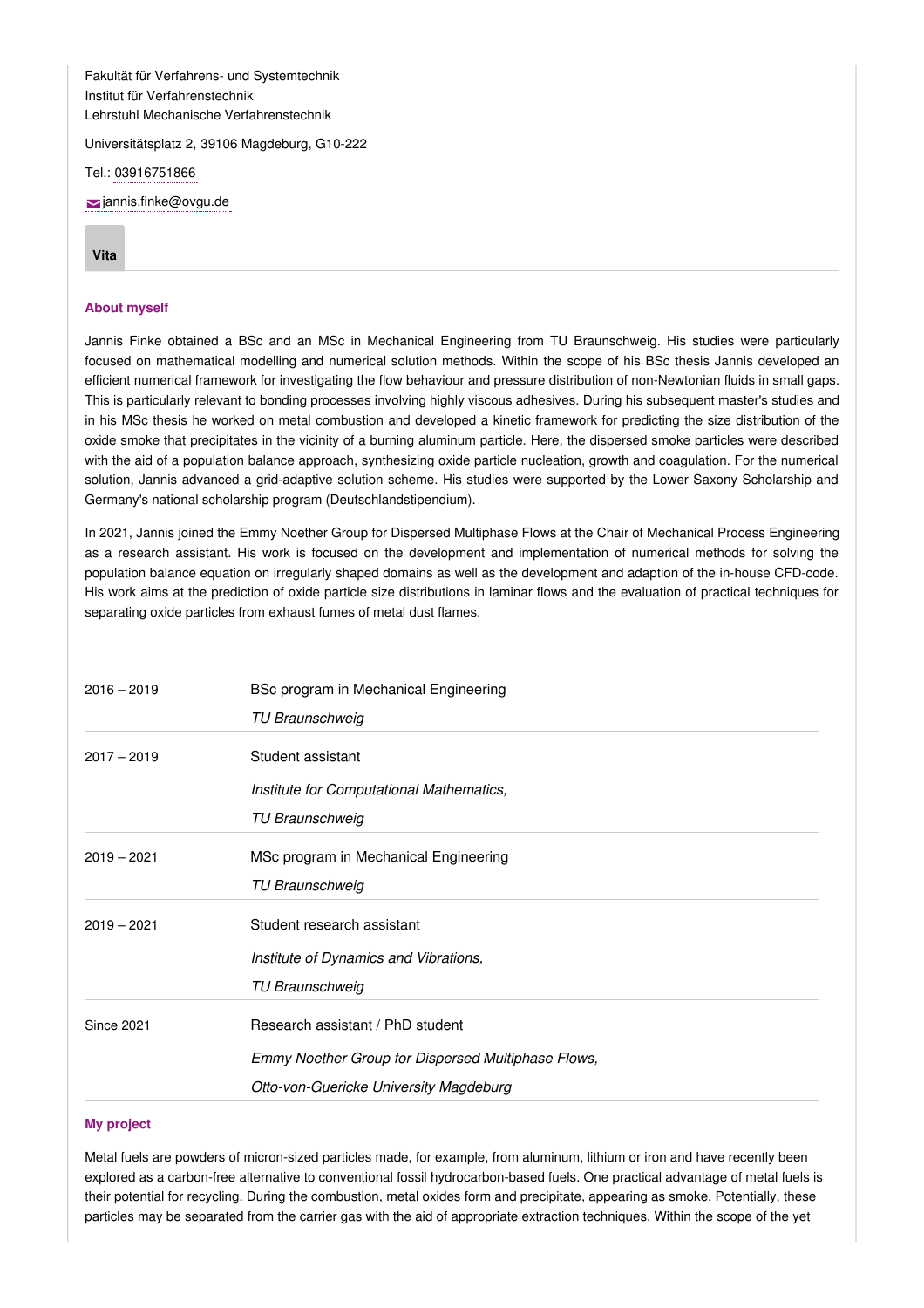conceptual metal fuel cycle (see schematic illustration), the separated oxide particles are subsequently reduced using green energy sources such as wind, solar or geothermal energy. In this way, the original metal is recovered and may be reintroduced into the metal fuel cycle for consumption, acting like a rechargeable high-temperature battery. Compared to conventional batteries, metal fuels possess a much higher energy density. Moreover, as metal fuels are burned at high temperatures, the chemically stored energy is released at power densities that are thought to be comparable to those of existing hydrocarbon combustion engines. In addition, since metal fuels are solid and inert at ambient conditions, there are no special safety requirements for storage or transport.



On the consumer side, the feasibility and economic viability of the metal fuel cycle is mainly determined by the amenability of the formed oxide particles to efficient extraction and separation. Here, the particle size is a decisive factor. Large particles, for example, can be separated very efficiently using cyclones, whereas small particles may require energetically costly HEPA-filters. In this regard, our objective is to predict the oxide particle size distribution and estimate the average particle size occurring for given operating conditions. This provides an avenue towards the systematic assessment of apt separation techniques and the identification of conditions conducive to efficient extraction.

In order to model the particle formation/interaction processes, we harness a population balance approach adapted to oxide smoke particles. The population balance equation (PBE) is a partial differential equation that governs the temporal and spatial transport of the particle property distribution. In this project, the particle size is the property of interest. A major challenge is the development of a framework for the kinetic rates at which the dispersed oxide particles exchange both mass and energy with the carrier gas. Our work aims at the construction of a detailed kinetic framework including nucleation, growth/shrinkage, coagulation, dissociation, thermophoresis, mass and heat transfer as well as thermal radiation based on established physical principles. Besides the physical modelling, the project targets the development of discretization methods for economically solving the PBE based on adaptive grids.

In a first step, the oxide precipitation near a single burning aluminum particle in a laminar flow (see figure below) is investigated with an objective to validate the spatial smoke and temperature distribution along with the global particle burning time. In this regard, we couple heterogeneous surface and gas phase reactions with the PBE model and a flow solver, including the implementation of a mechanism describing the deposition of oxide smoke on the burning surface and the formation of an oxide cap. In a second step, we intend to investigate entire particle clouds of several metal particles with the aid of immersed boundary methods in order to accurately resolve the changing particle-dispersion interface. The information obtained from this examination will be instrumental in transitioning to an Eulerian-Eulerian description of metal dust flames.